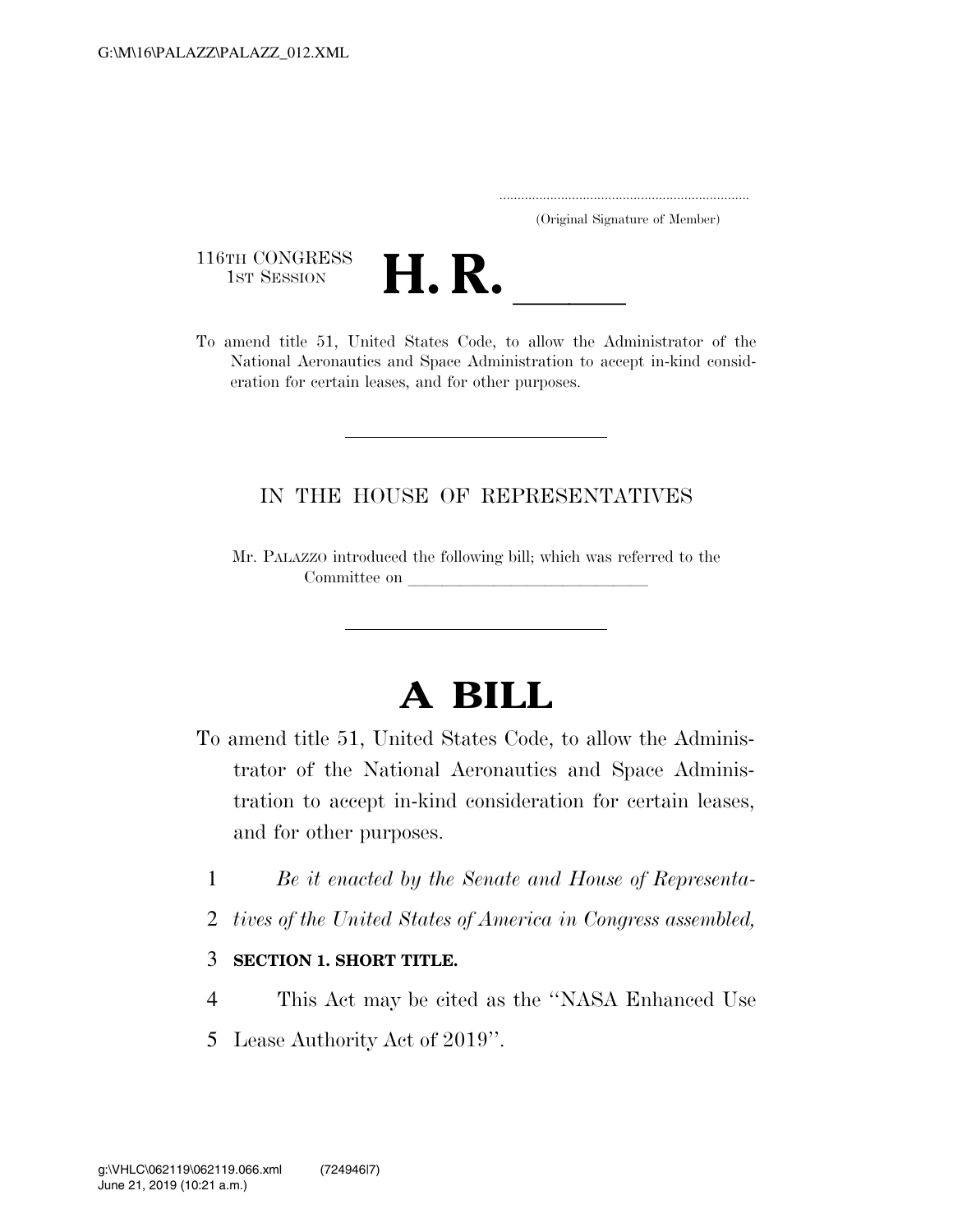| $\mathbf{1}$   | SEC. 2. ENHANCED USE LEASE AUTHORITY.                    |
|----------------|----------------------------------------------------------|
| $\overline{2}$ | (a) EXPANSION OF IN-KIND CONSIDERATION FOR               |
| 3              | CERTAIN LEASES.—Section 20145(b)(1) of title 51,         |
| 4              | United States Code, is amended by striking subparagraph  |
| 5              | (B) and inserting the following:                         |
| 6              | "(B) EXCEPTIONS.—Notwithstanding sub-                    |
| 7              | paragraph $(A)$ , the Administrator may accept           |
| 8              | in-kind consideration for leases entered into for        |
| 9              | the purpose of—                                          |
| 10             | "(i) developing renewable energy pro-                    |
| 11             | duction facilities;                                      |
| 12             | "(ii) maintaining, constructing, modi-                   |
| 13             | fying, or improving facilities on real prop-             |
| 14             | erty under the jurisdiction of the Adminis-              |
| 15             | trator;                                                  |
| 16             | "(iii) carrying out aeronautical and                     |
| 17             | space research, development, testing, and                |
| 18             | evaluation activities; or                                |
| 19             | "(iv) the provision of services to the                   |
| 20             | Administration, including launch services                |
| 21             | and payload processing services.".                       |
| 22             | (b) REPORTING REQUIREMENTS.—Section $20145(f)$           |
| 23             | of title 51, United States Code, is amended by adding at |
| 24             | the end the following:                                   |
| 25             | "(3) CAPTURING THE VALUE OF IN-KIND CON-                 |
| 26             | SIDERATION.—Information with respect to—                 |
|                |                                                          |